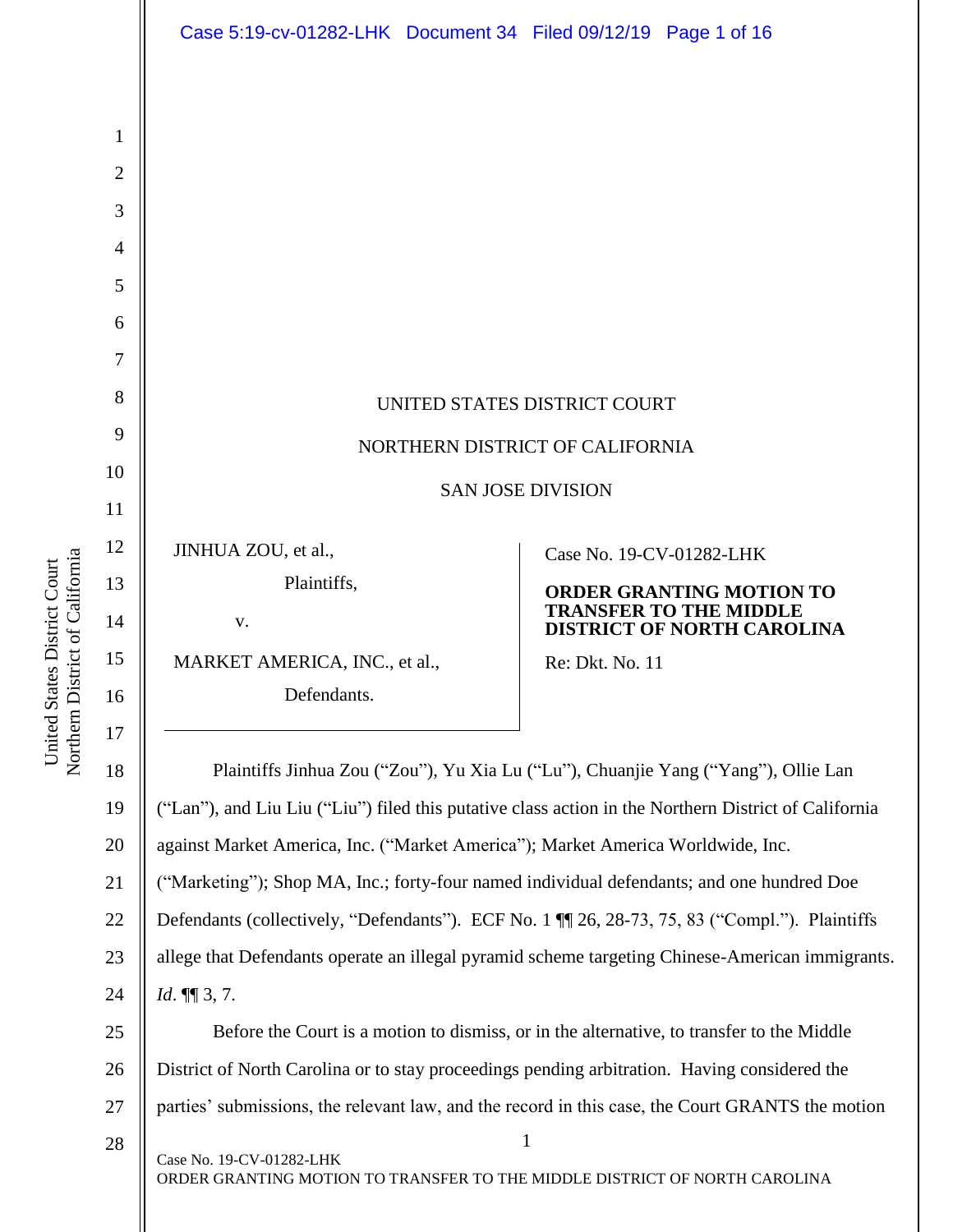to transfer because the instant action is duplicative of an earlier-filed action in the Middle District of North Carolina. The Court DENIES as moot the motion to dismiss or in the alternative, to stay proceedings pending arbitration.

**I. BACKGROUND**

1

2

3

4

5

6

7

8

9

10

11

12

13

14

15

16

17

18

19

20

#### **A. Factual Background**

Plaintiffs allege that Defendants operate an illegal pyramid scheme. Compl. ¶ 7. In a legitimate multilevel marketing business model, "distributors earn money primarily through the direct sales of products to customers," though "distributors also have an incentive to recruit new distributors, as they are promised a percentage of their recruits' sales." *Id.* ¶ 8. An illegal pyramid scheme, however, "pretend[s] to engage in legitimate multilevel marketing while actually siphoning off money from new recruits to pay the people at the top level." *Id.* ¶ 9.

Market America and Marketing allegedly operate such an illegal pyramid scheme by requiring distributors to pay monthly fees for the opportunity to sell third-party products. *Id.* ¶¶ 26-28, 88. To sign up as a Market America distributor, an enrollee must pay an initial fee of \$399.00 followed by a monthly fee of \$129.00. *Id.* ¶ 89. Furthermore, a distributor must also spend between \$130-300 per month on products offered by Shop MA to remain a distributor. *Id.* Market America also requires distributors to attend training, events, and seminars, which all cost additional money. *Id.* Market America and Marketing purportedly make money only through distributors recruiting other participants into the pyramid and sales to those distributors, rather than sales to people outside the pyramid who intend to use the products. *Id*. ¶¶ 7, 9, 101, 105-06.

21 22 23 24 25 26 27 The individual defendants are all "persons at the top of MarketAmerica's [sic] pyramid" and are all distributors or executives. *Id*. ¶ 113. Individual defendants "actively participate" in the Market America pyramid scheme and "profit from the promotion of the scheme and the compensation plan at the expense of the vast majority of Distributors." *Id*. ¶ 114; *see also id*. ¶¶ 30-73 (alleging that each individual defendant "actively participates in, promotes, and profits" from Market America's pyramid scheme). The individual defendants' statements touting Market America's business allegedly "indicate[] a collusive effort to promote" the pyramid scheme. *Id.*

28

Case No. 19-CV-01282-LHK

ORDER GRANTING MOTION TO TRANSFER TO THE MIDDLE DISTRICT OF NORTH CAROLINA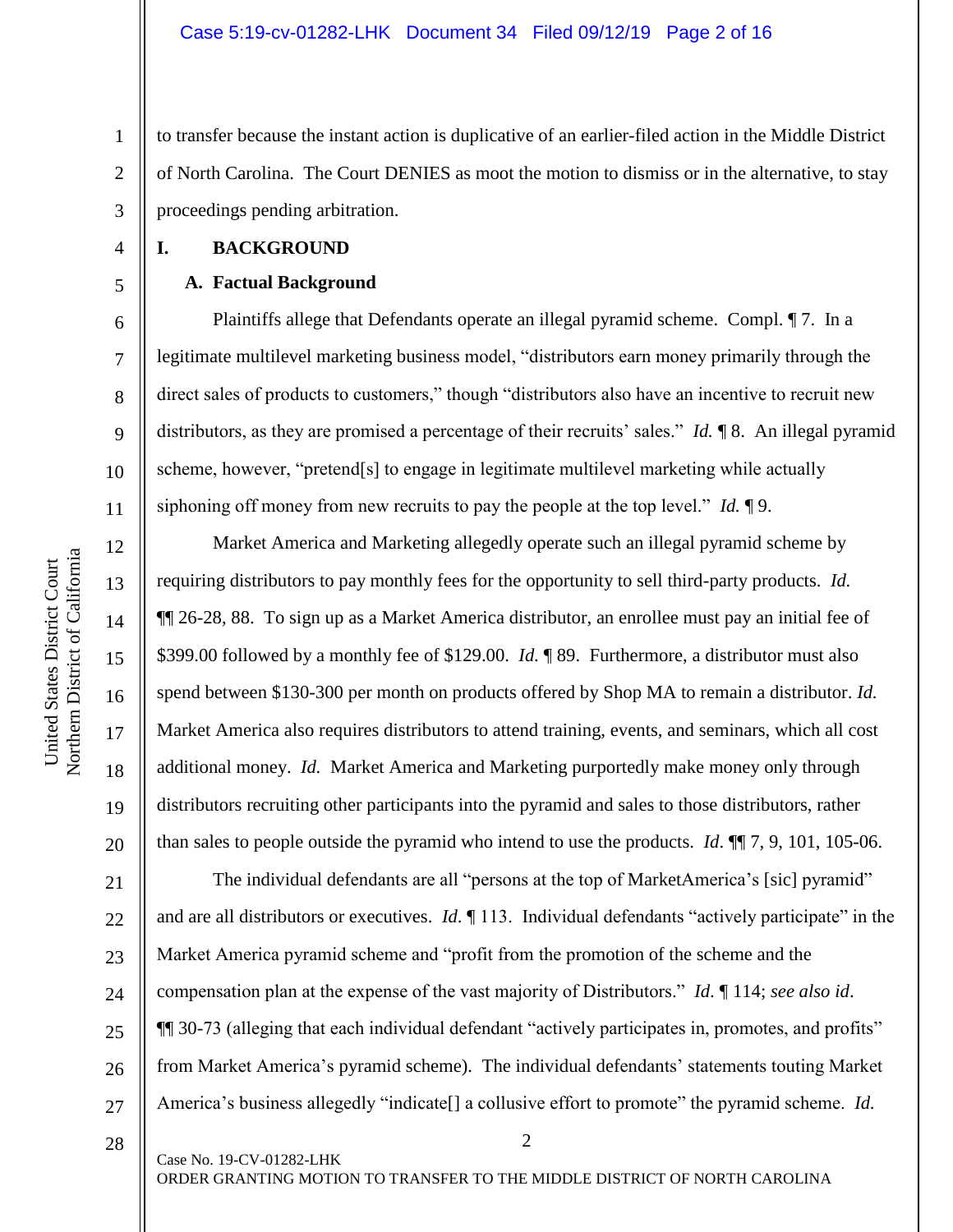¶ 118.

3

4

5

6

7

8

10

11

12

13

14

15

16

17

18

19

Yang, Lan, Liu, Zou, and Lu are all alleged victims of the Market America and Marketing pyramid scheme. *Id*. ¶¶ 127-32. Yang was a distributor from 2010 to 2016, *id.* ¶ 127, Lan was a distributor from December 2015 to the present, *id*. ¶ 128, and Liu was a distributor from 2016 to the present, *id.* ¶ 129. Each lost many thousands of dollars due to Defendants' "unfair, unlawful and fraudulent business practice." *Id.* ¶¶ 127-29. The Complaint simply alleges that Zou and Lu "became [] participant[s] and joined the business." *Id.* ¶¶ 131-32.

**B. Procedural History**

# 9

# **1. The Central District of California Action**

On May 30, 2017, Yang and Lan filed a putative class action in the Central District of California against five of the defendants in the instant action: Market America; Marketing; James Howard Ridinger; Loren Ridinger; and Marc Ashley. *See Yang, et al. v. Market America, Inc., et al.*, No. 2:17-CV-04012-GW (JEMx), ECF No. 1 (C.D. Cal. May 30, 2017) ("the C.D. Cal. action").<sup>1</sup> On July 20, 2017, Yang and Lan filed an amended complaint in the C.D. Cal. action that added Liu as a third plaintiff. *See* ECF No. 11-2 ("Request for Judicial Notice" or "RJN") Ex. A. Additionally, because the alleged arbitration provision provided that arbitration shall take place in Greensboro, North Carolina, the amended complaint included a new argument that the district court lacked subject matter jurisdiction to compel arbitration outside the Central District of California. *Id.*<sup>2</sup> Yang, Lan, and Liu alleged that the defendants in the C.D. Cal. action operated a pyramid scheme targeting Chinese-American immigrants. *Id.* ¶ 3. More specifically, Yang, Lan,

21

20

23 24 2007)). Additionally, courts regularly take judicial notice of "undisputed matters of public record, including documents on file in federal or state courts." *Harris v. Cty. of Orange*, 682 F.3d 1126, 1131-32 (9th Cir. 2012) (internal citations omitted).

ORDER GRANTING MOTION TO TRANSFER TO THE MIDDLE DISTRICT OF NORTH CAROLINA

3

Case No. 19-CV-01282-LHK

<sup>22</sup>  $\overline{a}$ <sup>1</sup> "These court filings and orders are judicially noticeable because they have a direct relation to the matters at issue." *Hypower, Inc. v. Sunlink Corp.*, 2014 WL 1618379, at \*1 n.1 (N.D. Cal. Apr. 21, 2014) (citing Fed. R. Evid. 201 and *United States v. Black,* 482 F.3d 1035, 1041 (9th Cir.

<sup>25</sup>  $2^2$  The Court GRANTS the requests for judicial notice of these documents pursuant to Rule 201(b) of the Federal Rules of Evidence. *Park v. Dole Fresh Vegetables, Inc.*, 964 F. Supp. 2d 1088,

<sup>26</sup> 27 1092 n.3 (N.D. Cal. 2013); Fed. R. Evid. 201(b) ("The court may judicially notice a fact that is not subject to reasonable dispute because it: (1) is generally known within the territorial jurisdiction of the trial court; or (2) can be accurately and readily determined from sources whose accuracy cannot reasonably be questioned.")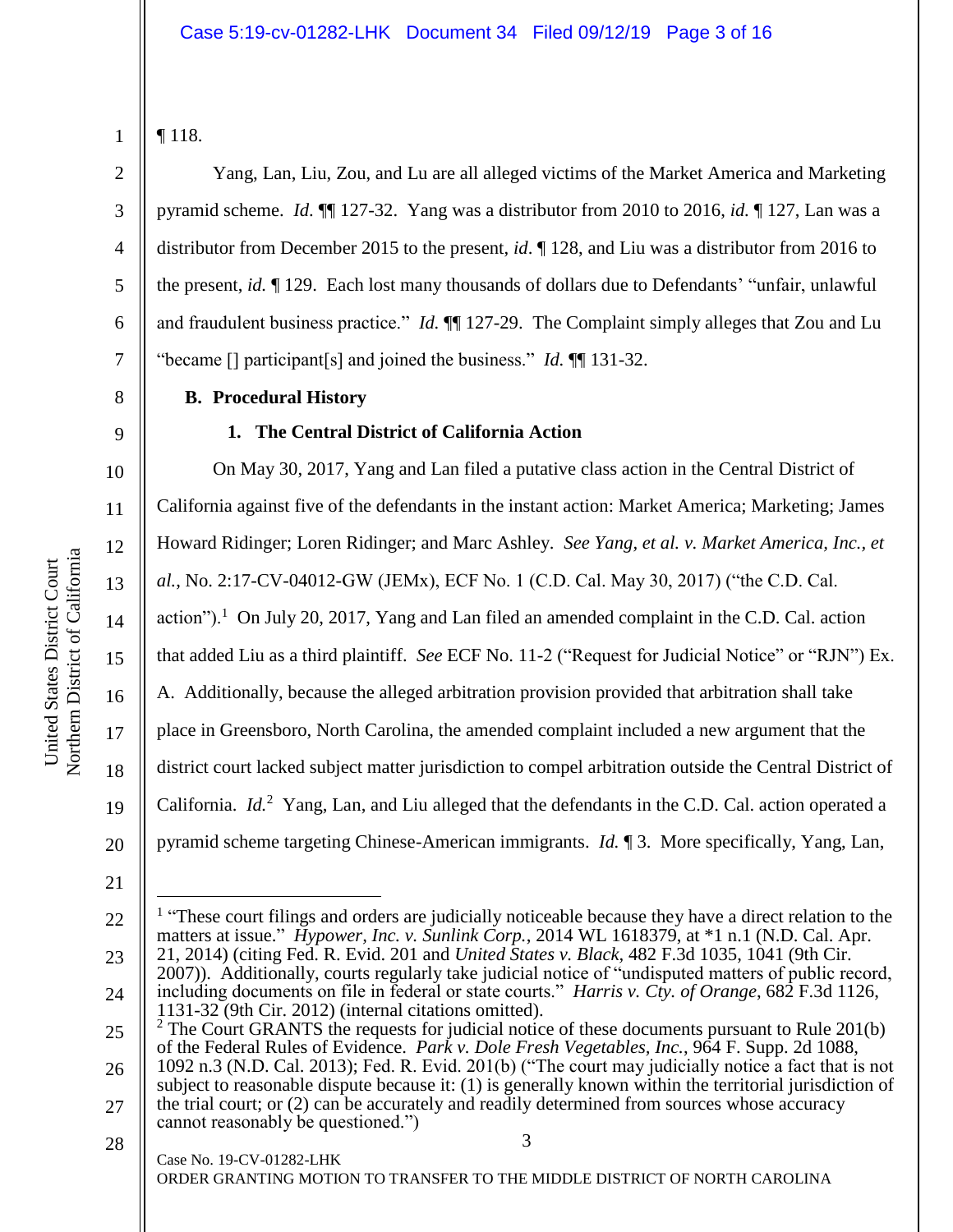#### Case 5:19-cv-01282-LHK Document 34 Filed 09/12/19 Page 4 of 16

8

9

16

United States District Court

Northern District of California United States District Court

17

18

1 2 3 4 5 6 7 and Liu alleged in the C.D. Cal. action that Market America distributors had to pay an enrollment fee of \$399.00 and a monthly fee of \$129.00 per month, in addition to spending \$130-300 per month on products from Shop MA. *Id.* ¶ 30. According to the amended complaint in the C.D. Cal. action, Market America also required distributors to attend training, events, and seminars, which all cost additional money. *Id.* These revenue sources were the only means for Market America and Marketing to make money, as Market America and Marketing did not typically generate income from sales to people outside the pyramid scheme. *Id*. ¶¶ 6, 43, 46-48.

Yang, Lan, and Liu asserted in the C.D. Cal. action eight claims for relief: (1) judgment declaring an arbitration provision in the agreements unenforceable; (2) an endless chain scheme; (3) unfair and deceptive practices claims; (4) false advertising; (5) Racketeer Influenced and Corrupt Organizations ("RICO") Act violations under 18 U.S.C. § 1962(a); (6) RICO violations under 18 U.S.C. § 1962(c); (7) RICO violations under 18 U.S.C. § 1962(d); and (8) federal securities fraud. *Id.* ¶¶ 107-97.

Yang, Lan, and Liu also sought in the C.D. Cal. action to certify a class of "persons" and a sub-class of "persons residing in California" "who paid start-up fees, monthly fees, annual fees, seminar ticket fees, any other fees imposed by Market America, and/or purchased products from MarketAmerica [sic] between March 9, 2010, to the present date, who lost money from their participation in the MarketAmerica [sic] scheme." *Id.* ¶¶ 93-94.

19 20 21 22 23 24 25 26 On August 3, 2017, defendants in the C.D. Cal. action filed a motion seeking to compel arbitration or alternatively, to transfer, dismiss, or stay the case on the basis of an alleged arbitration-venue provision that called for arbitration in Greensboro, North Carolina. RJN Ex. B. On September 28, 2017, the district court in the C.D. Cal. action took that motion under submission after providing a tentative ruling suggesting it could compel arbitration outside the Central District of California. RJN Ex. C. Nonetheless, to simplify the jurisdictional issue, the court suggested defendants in the C.D. Cal. action file a petition for an order compelling arbitration in the Middle District of North Carolina ("M.D.N.C."). *Id.*

27

#### **2. The Middle District of North Carolina Action**

28

Case No. 19-CV-01282-LHK

ORDER GRANTING MOTION TO TRANSFER TO THE MIDDLE DISTRICT OF NORTH CAROLINA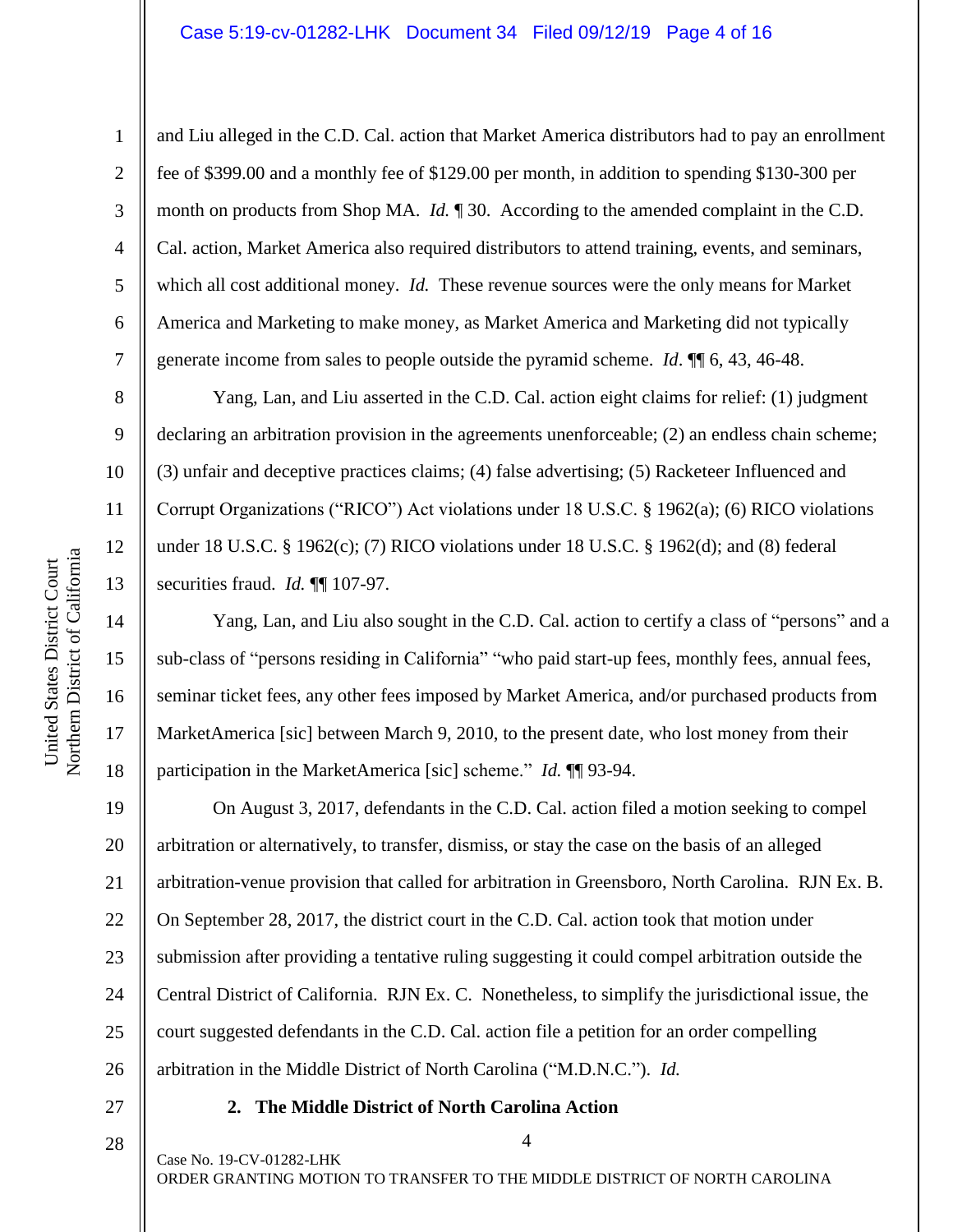#### Case 5:19-cv-01282-LHK Document 34 Filed 09/12/19 Page 5 of 16

2 3

4

5

6

7

8

9

10

11

12

13

14

15

16

17

18

1

The defendants in the C.D. Cal. action followed the C.D. Cal. court's suggestion, and on October 5, 2017, they filed a petition for an order compelling arbitration in the Middle District of North Carolina. *See Market America, Inc., et al. v. Yang, et al.*, No. 1:17-cv-897, ECF No. 1 (M.D.N.C. Oct. 5, 2017) ("the M.D.N.C. action"); RJN Ex. D.

On December 18, 2017, the respondents in the M.D.N.C. action—who were the plaintiffs in the C.D. Cal. action—filed a motion to dismiss or, in the alternative, to transfer the petition to the Central District of California. RJN Ex. E. On July 12, 2018, the court in the M.D.N.C. action denied respondents' motion to dismiss or transfer the case. RJN Ex F. On April 10, 2019, the court in the M.D.N.C. action compelled arbitration and stayed the case without prejudice to reopening at the request of either party or as necessary or appropriate. RJN Ex. G at 25. The court in the M.D.N.C. action determined that the issue of class certification was for the arbitrator to resolve in the first instance. *Id.* at 24 ("[T]he Court will not resolve [the issue of whether class relief is available in the arbitration proceeding], and will refer the matter to the arbitrator, without prejudice to further consideration of these issues if necessary and appropriate in the future.").

More than a month later, on May 13, 2019, the court in the C.D. Cal. action transferred the case to the Middle District of North Carolina in light of the April 10, 2019 order compelling arbitration in the M.D.N.C. action. *See* ECF No. 24-1 ("Second Request for Judicial Notice" or "Second RJN") Ex. 1.

19

#### **3. The Instant Action in the Northern District of California**

20 21 22 23 24 25 26 27 On March 8, 2019—a month before the court in the M.D.N.C. action issued its order compelling arbitration—Zou, Lu, Yang, Lan, and Liu filed this putative class action in the Northern District of California against Defendants. Compl. ¶¶ 1, 20. The Complaint acknowledged that three of the plaintiffs in the instant action—Yang, Lan, and Liu—were plaintiffs in the C.D. Cal. action. *Id*. ¶ 20. Plaintiffs seek to represent a class of "persons who paid start-up fees, monthly fees, annual fees, seminar ticket fees, any other fees imposed by Market America, and/or purchased products from MarketAmerica [sic] between March 9, 2010, to the present date, who lost money from their participation in the MarketAmerica [sic] scheme."

28

Case No. 19-CV-01282-LHK

ORDER GRANTING MOTION TO TRANSFER TO THE MIDDLE DISTRICT OF NORTH CAROLINA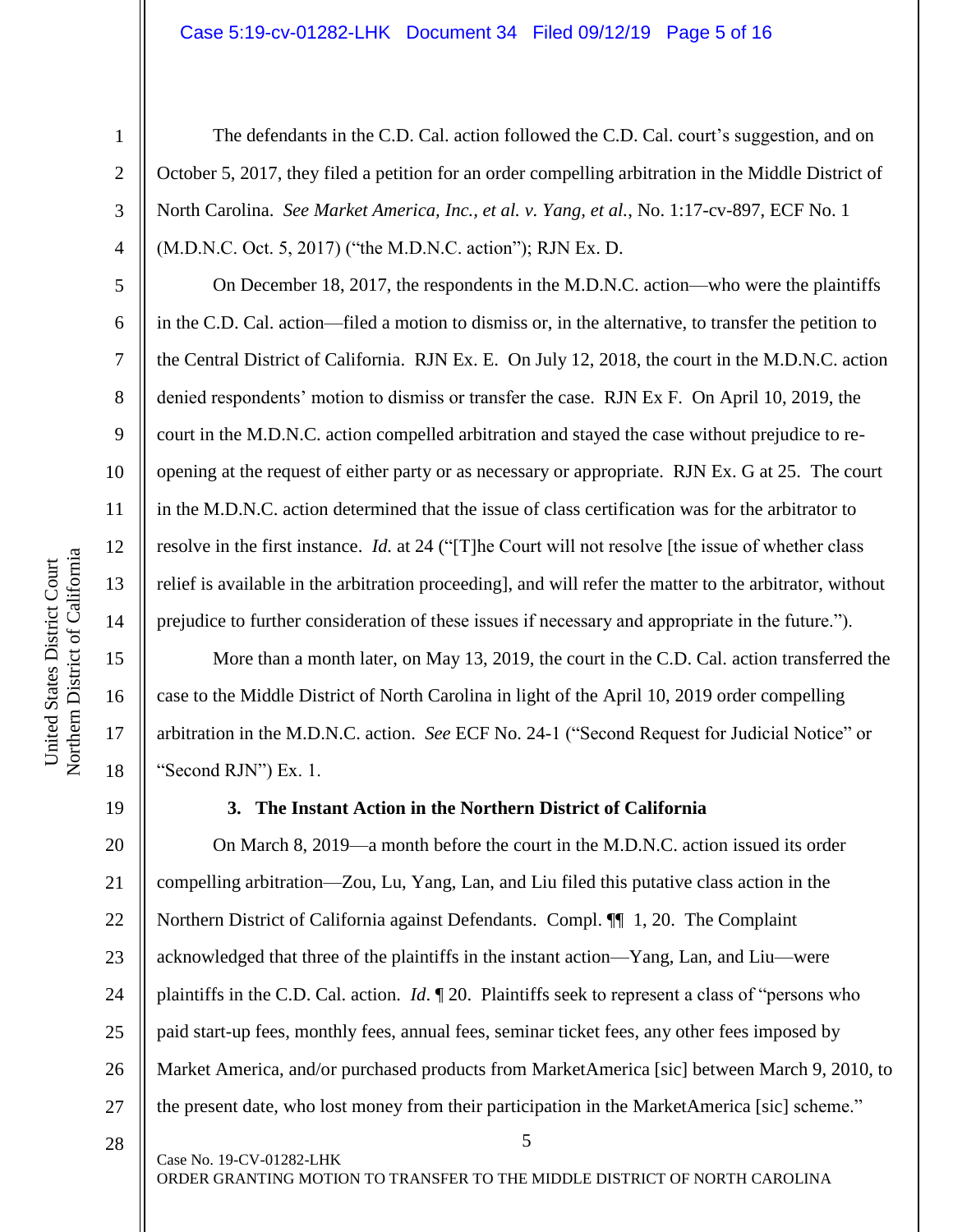#### Case 5:19-cv-01282-LHK Document 34 Filed 09/12/19 Page 6 of 16

1

2

3

4

5

6

7

8

9

10

11

12

13

14

15

United States District Court

United States District Court

16

17

18

19

Compl. ¶ 157. Plaintiffs also seek to represent a sub-class of "persons residing in California who paid start-up fees, monthly fees, annual fees, seminar ticket fees, any other fees imposed by Market America, and/or purchased products from MarketAmerica [sic] between March 9, 2010, to the present date, who lost money from their participation in the MarketAmerica [sic] scheme." *Id.* ¶ 158. This putative class and sub-class are identical to the putative class and sub-class in the C.D. Cal. action. *Compare* Compl. ¶¶ 157-58, *with* RJN Ex. A ¶¶ 93-94.

Plaintiffs in the instant action sued Market America, Inc. ("Market America"); Market America Worldwide, Inc. ("Marketing"); Shop MA, Inc.; forty-four named individual defendants; and one hundred Doe Defendants (collectively, "Defendants"). Compl. ¶¶ 26, 28-73, 75, 83. The Complaint names the following forty-four individual defendants: (1) James Howard Ridinger; (2) Loren Ridinger; (3) Marc Ashley; (4) Marty Weissman; (5) Dennis Franks; (6) Joe Bolyard; (7) Anthony Akers; (8) Eddy Alberty; (9) Steve Ashley; (10) Michael Brady; (11) Kevin Buckman; (12) Peter Gold; (13) Vince Hunt; (14) Chris Peddycord; (15) Brandi Qinn; (16) Sam Ritchie; (17) Eugene Wallace; (18) Jim Winkler; (19) Elizabeth Weber; (20) Joanne Hsi; (21) Benjamin Ginder, Jr.; (22) Dolly Kuo; (23) Ming-Chu Kuo; (24) Frank J. Keefer; (25) June Yu Shan; (26) Ace Lee; (27) Stephanie Lee; (28) Min Liu; (29) Patrick Hsieh; (30) Alice Hsieh; (31) Victor J. Chiou; (32) Alice Chiou; (33) Bill Wu; (34) Maggie Ho; (35) Simon Liu; (36) Wang Chang; (37) Vincent Chang; (38) Lucy Hong Liu; (39) Sarah Lolo; (40) Xiaoying Chen Ji; (41) Kitty Chao;  $(42)$  Roger Wu;  $(43)$  Karri Wu; and  $(44)$  Yang Zhao. Compl.  $\P$  30-73.

20 21 22 23 24 25 26 27 Most of the allegations in the Complaint focus on Market America; Marketing; James Howard Ridinger; Loren Ridinger; and Marc Ashley, *see id.* ¶¶ 88-126, all of whom are also defendants in the C.D. Cal. action, *see* RJN Ex. A ¶¶ 12-16. In regards to the remaining named defendants, the Complaint here generally alleges that these defendants "actively participate[d] in, promote[d], and profit[ed] from MarketAmerica's [sic] pyramid scheme." *See* Compl. ¶¶ 33-73. Plaintiffs allege seven causes of action against Defendants: (1) an endless chain scheme; (2) unfair and deceptive practices; (3) false advertising; (4) RICO violations under 18 U.S.C. § 1962(a); (5) RICO violations under 18 U.S.C. § 1962(c); (6) RICO violations under 18 U.S.C.

28

Case No. 19-CV-01282-LHK

ORDER GRANTING MOTION TO TRANSFER TO THE MIDDLE DISTRICT OF NORTH CAROLINA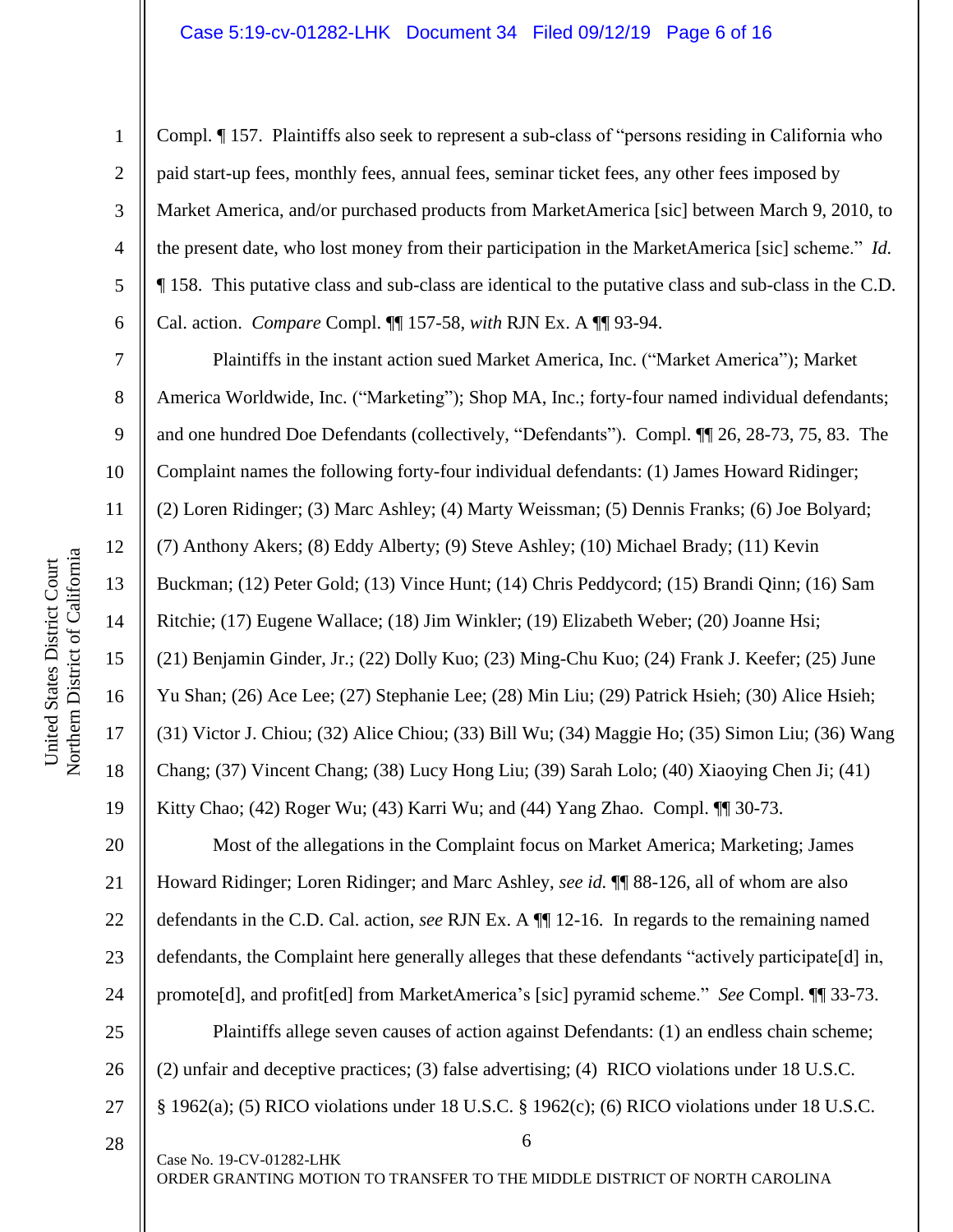1

§ 1962(d); and (7) a claim under the California Seller Assisted Marketing Plan Act. *See* Compl. ¶¶ 171-277. Six of these causes of action—all but the claim under the California Seller Assisted Marketing Plan Act—are also brought in the C.D. Cal. action. *See* RJN Ex. A ¶¶ 97-185. The suit in the C.D. Cal. action also asserted two claims not included in the instant action: (1) a claim for judgment declaring the parties' arbitration provision unenforceable, and (2) a claim for federal securities fraud. *See* RJN Ex. A ¶¶ 107-11, 186-97.

7

8

9

10

11

12

13

5

6

# **4. The Second Action in the Middle District of North Carolina**

On March 20, 2019, twenty-eight of the defendants here opened a second case in the Middle District of North Carolina—just as the defendants in the C.D. Cal. action had previously done—seeking to compel arbitration of the claims brought in the instant action. *See Market America, Inc., et al. v. Zou, et al.*, No. 1:19-cv-315, ECF No. 1 (M.D.N.C. Mar. 20, 2019); RJN Ex. H ("Second M.D.N.C. action").

## **5. The Motion to Dismiss in the Instant Action**

14 15 16 17 18 19 20 21 22 23 In the instant action, on May 6, 2019, twenty-one defendants filed a motion to dismiss, or in the alternative, to transfer to the Middle District of North Carolina or to stay proceedings pending arbitration.<sup>3</sup> ECF No. 11 ("Mot."). These twenty-one defendants are Market America, Marketing, Shop MA, James Howard Ridinger, Loren Ridinger, Marc Ashley, Marty Weissman, Dennis Franks, Joe Bolyard, Anthony Akers, Eddy Alberty, Steve Ashley, Michael Brady, Kevin Buckman, Peter Gold, Vince Hunt, Chris Peddycord, Brandi Quinn, Sam Ritchie, Eugene Wallace, and Jim Winkler. The Court refers to these defendants as "Moving Defendants." Plaintiffs opposed the motion on May 21, 2019, *see* ECF No. 20 ("Opp."), and Moving Defendants filed a reply on June 10, 2019, *see* ECF No. 24 ("Reply"). **II. DISCUSSION**

24

 $\overline{a}$ 

ORDER GRANTING MOTION TO TRANSFER TO THE MIDDLE DISTRICT OF NORTH CAROLINA

<sup>7</sup> Case No. 19-CV-01282-LHK 25 26 27 28  $3$  The twenty-six defendants who have not responded to this lawsuit are (1) Elizabeth Weber, (2) Joanne Hsi; (3) Benjamin Ginder, Jr.; (4) Dolly Kuo; (5) Ming-Chu Kuo; (6) Frank J. Keefer; (7) June Yu Shan; (8) Ace Lee; (9) Stephanie Lee; (10) Min Liu; (11) Patrick Hsieh; (12) Alice Hsieh; (13) Victor J. Chiou; (14) Alice Chiou; (15) Bill Wu; (16) Maggie Ho; (17) Simon Liu; (18) Wang Chang; (19) Vincent Chang; (20) Lucy Hong Liu; (21) Sarah Lolo; (22) Xiaoying Chen Ji; (23) Kitty Chao; (24) Roger Wu; (25) Karri Wu; and (26) Yang Zhao.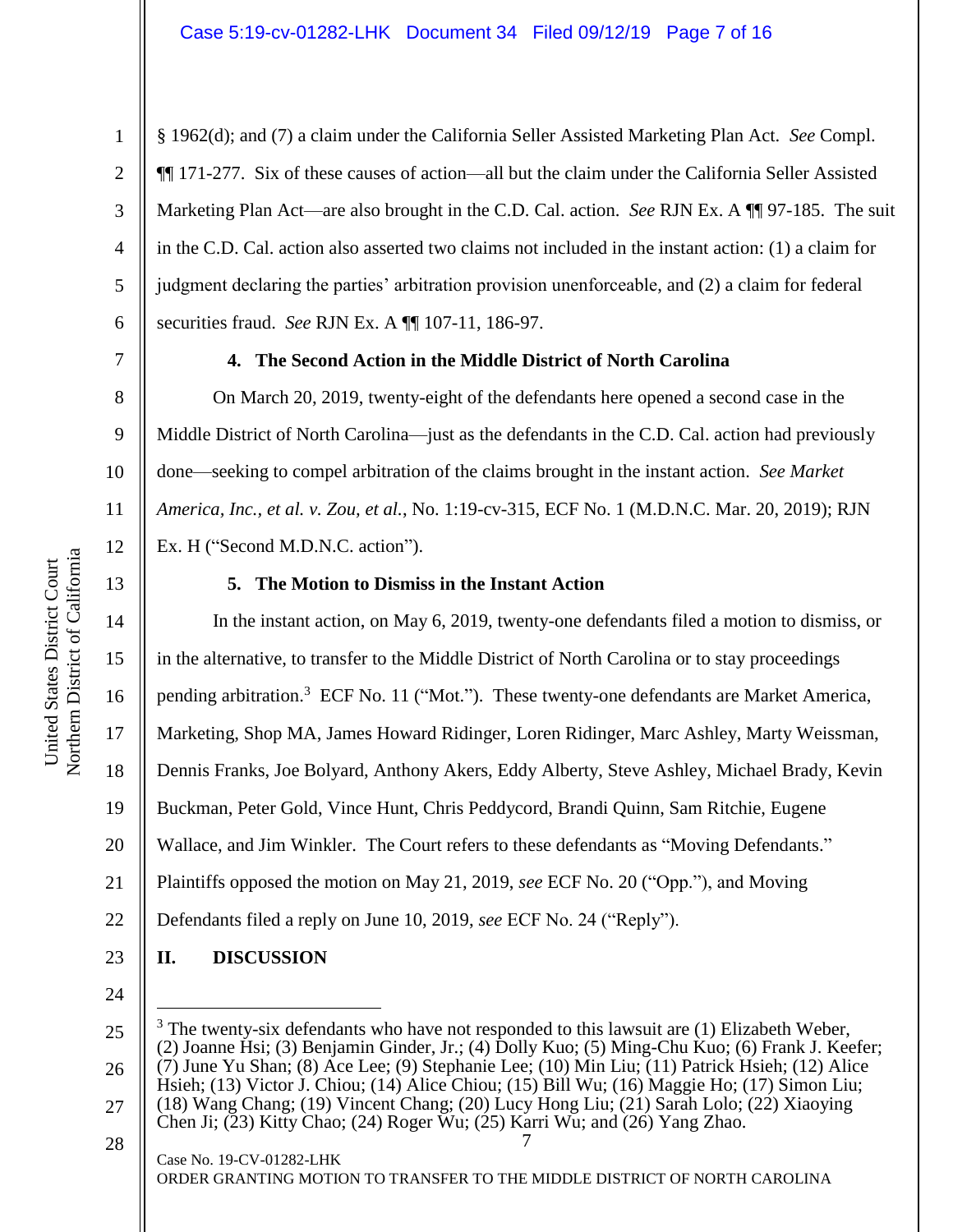#### Case 5:19-cv-01282-LHK Document 34 Filed 09/12/19 Page 8 of 16

1

2

3

4

5

6

7

8

9

10

11

12

13

14

15

16

17

18

19

20

21

22

23

24

25

26

27

Moving Defendants move to dismiss this suit based on the first-to-file rule. In the alternative, Moving Defendants move to transfer the case to the Middle District of North Carolina under the first-to-file rule or pursuant to 28 U.S.C. § 1404(a) and an alleged arbitration provision in the distributor agreements. Finally, Moving Defendants move to stay the case pursuant to the Federal Arbitration Act, 9 U.S.C. § 3.

The Court first reviews the first-to-file rule and case law. The Court then compares the first-filed case, which is the C.D. Cal. action, to the instant action and determines that transfer is appropriate. However, because the C.D. Cal. action was transferred to the Middle District of North Carolina, Second RJN Ex. 1, the Court transfers the instant action to the Middle District of North Carolina pursuant to the first-to-file rule.

## **A. First-to-File Rule**

Case No. 19-CV-01282-LHK

8 "The first-to-file rule is 'a generally recognized doctrine of federal comity which permits a district court to decline jurisdiction over an action when a complaint involving the same parties and issues has already been filed in another district.'" *Microchip Tech., Inc. v. United Module Corp.*, 2011 WL 2669627, at \*3 (N.D. Cal. July 7, 2011) (quoting *Pacesetter Sys., Inc. v. Medtronic, Inc.,* 678 F.2d 93, 94-95 (9th Cir. 1982)). The rule "promotes judicial efficiency and prevents the risk of inconsistent decisions that would arise from multiple litigations of identical claims." *Proofpoint, Inc. v. InNova Patent Licensing, LLC*, 2011 WL 4915847, at \*6 (N.D. Cal. Oct. 17, 2011) (quotation omitted); *see also Alltrade, Inc. v. Uniweld Prods., Inc.*, 946 F.2d 622, 625 (9th Cir. 1991) ("The first-to-file rule was developed to serve the purpose of promoting efficiency well[.]" (quotation marks omitted)); *Wallerstein v. Dole Fresh Vegetables, Inc.*, 967 F. Supp. 2d 1289, 1292 (N.D. Cal. 2013) ("The rule is primarily meant to alleviate the burden placed on the federal judiciary by duplicative litigation and to prevent the possibility of conflicting judgments." (citing *Church of Scientology of Cal. v. U.S. Dep't of Army*, 611 F.2d 738, 750 (9th Cir. 1979))). It "should not be disregarded lightly." *Alltrade*, 946 F.2d at 625 (quotation omitted). "The first-to-file rule, however, is not inflexible, as the Ninth Circuit has recognized limited exceptions under various circumstances such as bad faith, anticipatory suit, and forum shopping."

Northern District of California Northern District of California United States District Court United States District Court

28

ORDER GRANTING MOTION TO TRANSFER TO THE MIDDLE DISTRICT OF NORTH CAROLINA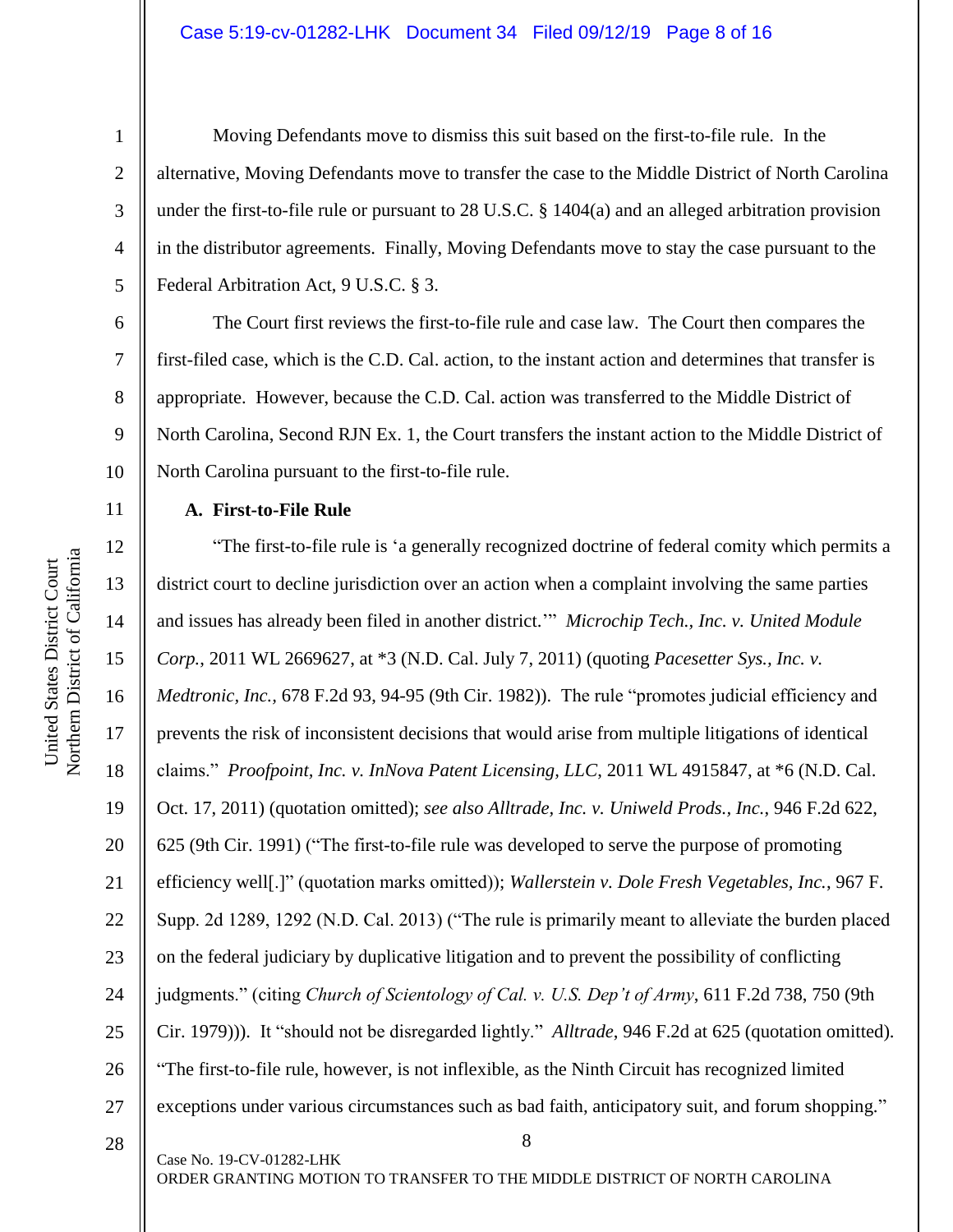*Microchip*, 2011 WL 2669627, at \*3 (citing *Alltrade,* 946 F.2d at 628).

Additionally, "[a] federal district court has discretion to dismiss, stay, or transfer a case to another district court under the first-to-file rule." *Wallerstein*, 967 F. Supp. 2d at 1292; *Adoma v. Univ. of Phoenix, Inc.*, 711 F. Supp. 2d 1142, 1146 (E.D. Cal. 2010) ("If this action meets the requirements of the first-to-file rule, the court has the discretion to transfer, stay, or dismiss the action."). "The application of the first-to-file rule requires consideration of three threshold factors: (1) the chronology of the two actions; (2) the similarity of the parties; and (3) the similarity of the issues." *Microchip*, 2011 WL 2669627, at \*3 (citing *Alltrade*, 946 F.2d at 625).

## 9

1

2

3

4

5

6

7

8

10

11

12

13

14

15

16

17

28

# **1. Chronology of the Actions**

The Court "[begins] by analyzing which lawsuit was filed first." *Kohn Law Grp., Inc. v. Auto Parts Mfg. Mississippi, Inc.*, 787 F.3d 1237, 1240 (9th Cir. 2015). Courts should "apply[] the first-to-file rule where the instant action was filed later in time." *Retina Assocs. Med. Grp., Inc. v. The Olson Research Grp., Inc., et al.*, 2019 WL 3240110, at \*2 (C.D. Cal. Mar. 20, 2019) (citing *Alltrade*, 946 F.2d at 625). The parties do not dispute that the C.D. Cal. action was filed on May 30, 2017, more than twenty-one months before the filing of the instant action on March 8, 2019. Accordingly, the chronology factor for the first-to-file rule is satisfied.

## **2. Similarity of the Parties**

18 19 20 21 22 23 24 25 The second factor assessing the similarity of parties between the C.D. Cal. action and the instant action does not require "exact identity," but is instead "satisfied if some [of] the parties in one matter are also in the other matter, regardless of whether there are additional unmatched parties in one or both matters." *Intersearch Worldwide, Ltd. v. Intersearch Grp., Inc.,* 544 F. Supp. 2d 949, 959 (N.D. Cal. 2008) (collecting cases); *see also Inherent.com v. Martindale-Hubbell,* 420 F. Supp. 2d 1093, 1097 (N.D. Cal. 2006) (ruling that "the sameness requirement does not mandate that the two actions be identical, but is satisfied if they are substantially similar" (quotation marks omitted)).

26 27 The Court first analyzes the similarity of the plaintiffs and then turns to the similarity of the defendants.

Case No. 19-CV-01282-LHK

ORDER GRANTING MOTION TO TRANSFER TO THE MIDDLE DISTRICT OF NORTH CAROLINA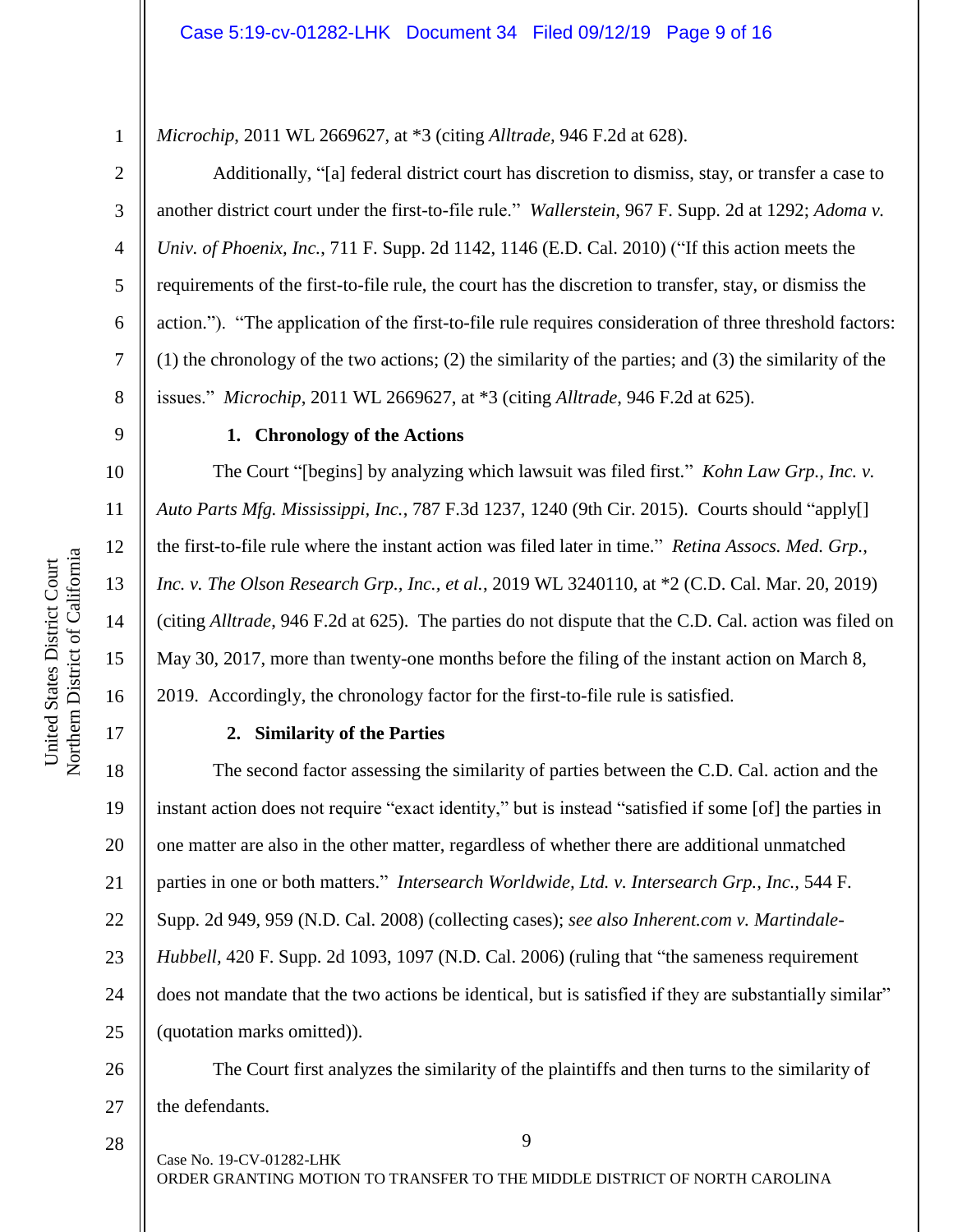# **a. The Plaintiffs are similar**

As to the similarity requirement for plaintiffs in the context of a class action, "the majority of district courts in the Ninth Circuit . . . have compared the putative classes rather than the named plaintiffs." *Pedro v. Millennium Prods, Inc.*, 2016 WL 3029681, at \*3 (N.D. Cal. May 27, 2016) (collecting cases); *Wallerstein*, 967 F. Supp. 2d at 1295 (collecting cases). The Ninth Circuit has also implicitly endorsed the comparison of putative classes. In *Kohn Law Group, Inc. v. Auto Parts Manufacturing, Mississippi, Inc.*, 787 F.3d 1237, 1240 (9th Cir. 2015), the Ninth Circuit cited *Adoma v. University of Phoenix, Inc.*, 711 F. Supp. 2d at 1147, for the proposition that "the first-to-file rule does not require exact identity of parties." *Adoma* was a decision where the district court concluded that "classes, and not the class representatives, are compared" in the context of class actions and the first-to-file rule. 711 F. Supp. 2d at 1147; *see also Pedro*, 2016 WL 3029681, at  $*3$  (explaining that *Kohn* supports the proposition that courts should compare putative classes when deciding the similarity-of-parties prong for the first-to-file rule). Furthermore, "[c]ourts have held that proposed classes in class action lawsuits are substantially similar where both classes seek to represent at least some of the same individuals." *Wallerstein*, 967 F. Supp. 2d at 1296 (citing *Adoma*, 711 F. Supp. 2d at 1148).

In the instant action, the class that Plaintiffs seek to represent is *identical* to the class that plaintiffs in the C.D. Cal. action seek to represent. *Compare* Compl. ¶¶ 157-58, *with* RJN Ex. A ¶¶ 93-94. In the instant action, Plaintiffs seek to represent a class of "persons who paid start-up fees, monthly fees, annual fees, seminar ticket fees, any other fees imposed by Market America, and/or purchased products from MarketAmerica [sic] between March 9, 2010, to the present date, who lost money from their participation in the MarketAmerica [sic] scheme." Compl.  $\P$  157. Plaintiffs also seek to represent a sub-class of "persons residing in California who paid start-up fees, monthly fees, annual fees, seminar ticket fees, any other fees imposed by Market America, and/or purchased products from MarketAmerica [sic] between March 9, 2010, to the present date, who lost money from their participation in the MarketAmerica [sic] scheme." *Id.* ¶ 158.

Identically, in the C.D. Cal. action, the plaintiffs seek to certify a class of "persons" and a

10

ORDER GRANTING MOTION TO TRANSFER TO THE MIDDLE DISTRICT OF NORTH CAROLINA

1

2

3

4

5

6

7

8

9

10

11

12

13

14

15

16

17

18

19

20

21

22

23

24

25

26

27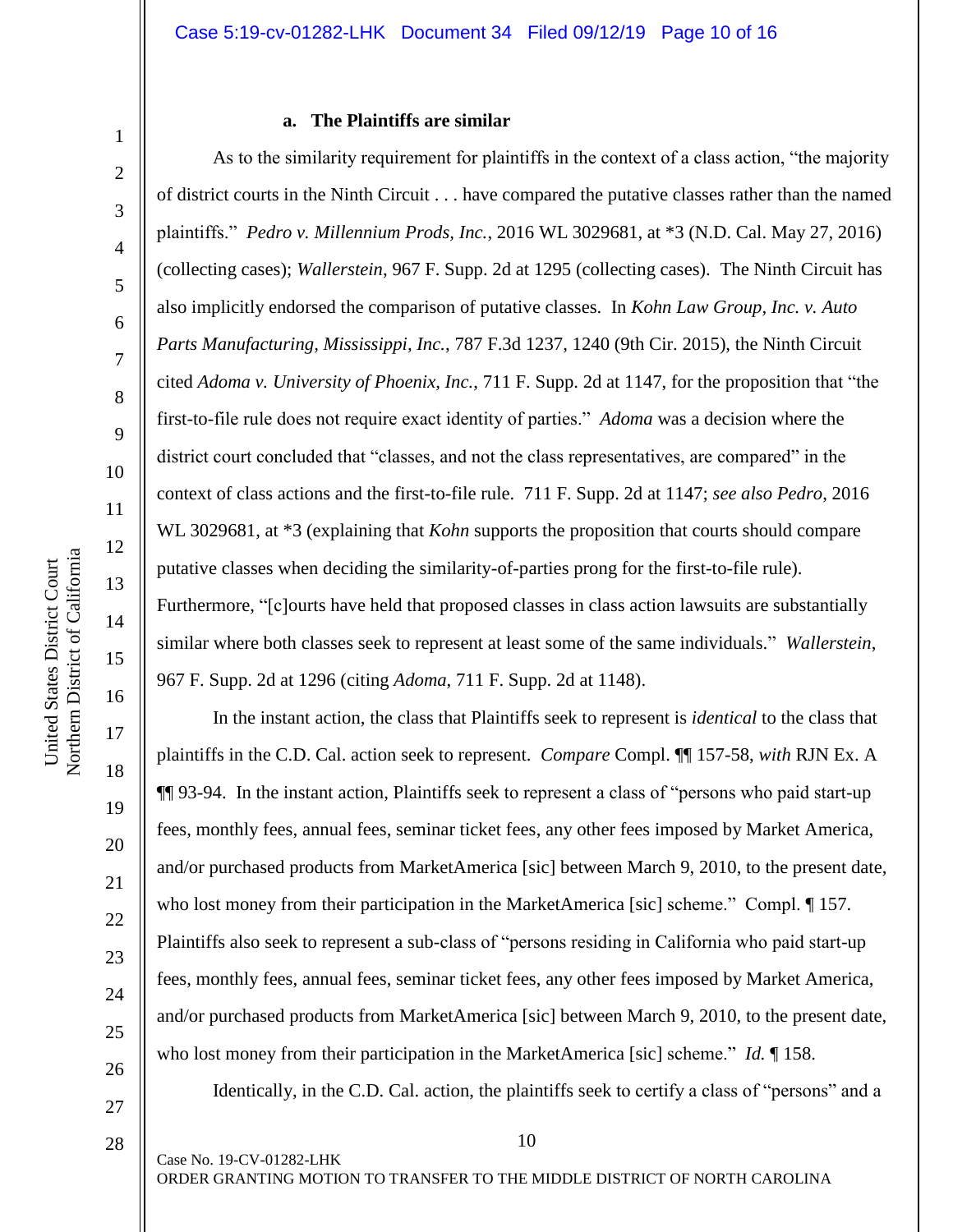sub-class of "persons residing in California" "who paid start-up fees, monthly fees, annual fees, seminar ticket fees, any other fees imposed by Market America, and/or purchased products from MarketAmerica [sic] between March 9, 2010, to the present date, who lost money from their participation in the MarketAmerica [sic] scheme." RJN Ex. A ¶ 93-94.

Thus, because the two putative classes and subclasses in the instant action and the C.D. Cal. action are identical, the similarity requirement for plaintiffs is satisfied.

1

2

3

4

5

6

7

8

9

10

11

12

13

14

15

16

17

18

19

20

21

22

23

24

25

26

# **b. The Defendants are similar**

Newly added defendants—particularly when the defendants are "closely related" to the "core nucleus of the [existing] parties"—"do[] not render the parties so dissimilar as to preclude application of the first-to-file rule." *Prime Healthcare Servs., Inc. v. Serv. Employees Int'l Union*, 2014 WL 5422631, at \*3 (N.D. Cal. Oct. 24, 2014); *accord Widjaja v. YUM! Brands, Inc.* 2009 WL 10673334, at  $*4$  (C.D. Cal. June 8, 2009) (finding similarity of parties because defendants were "adequately represented" in the prior actions).

Both the C.D. Cal. action and the instant action sue Market America, Marketing, James Howard Ridinger, Loren Ridinger, and Marc Ashley. The main allegations in both the instant Complaint and in the C.D. Cal. amended complaint involve how Market America and Marketing operate the pyramid scheme. *Id.* ¶¶ 9, 26-28, 88, 101, 105-06; RJN Ex. A ¶¶ 6, 12-16, 43, 46-48. Both the instant Complaint and the C.D. Cal. amended complaint describe specific remarks and actions by James Howard Ridinger, Loren Ridinger, and Marc Ashley that allegedly "indicate[] a collusive effort to promote" the pyramid scheme. Compl. ¶¶ 26-28, 119-24; RJN Ex. A ¶ 60-67.

However, Plaintiffs in the instant action also sue Shop MA, forty-one new individual defendants, and one hundred Doe Defendants, but these new defendants are "closely related" to the "core nucleus of the parties." *See Prime*, 2014 WL 5422631, at \*3. In the Complaint in the instant action, Plaintiffs only allege that each of the new defendants is "at or near the top of the pyramid operated and promoted by the Defendants" and "actively participates in, promotes, and profits" from Market America's pyramid scheme." Compl. ¶¶ 33-73.

27

As a result, the instant action and the C.D. Cal. action share similar defendants.

11

28

Case No. 19-CV-01282-LHK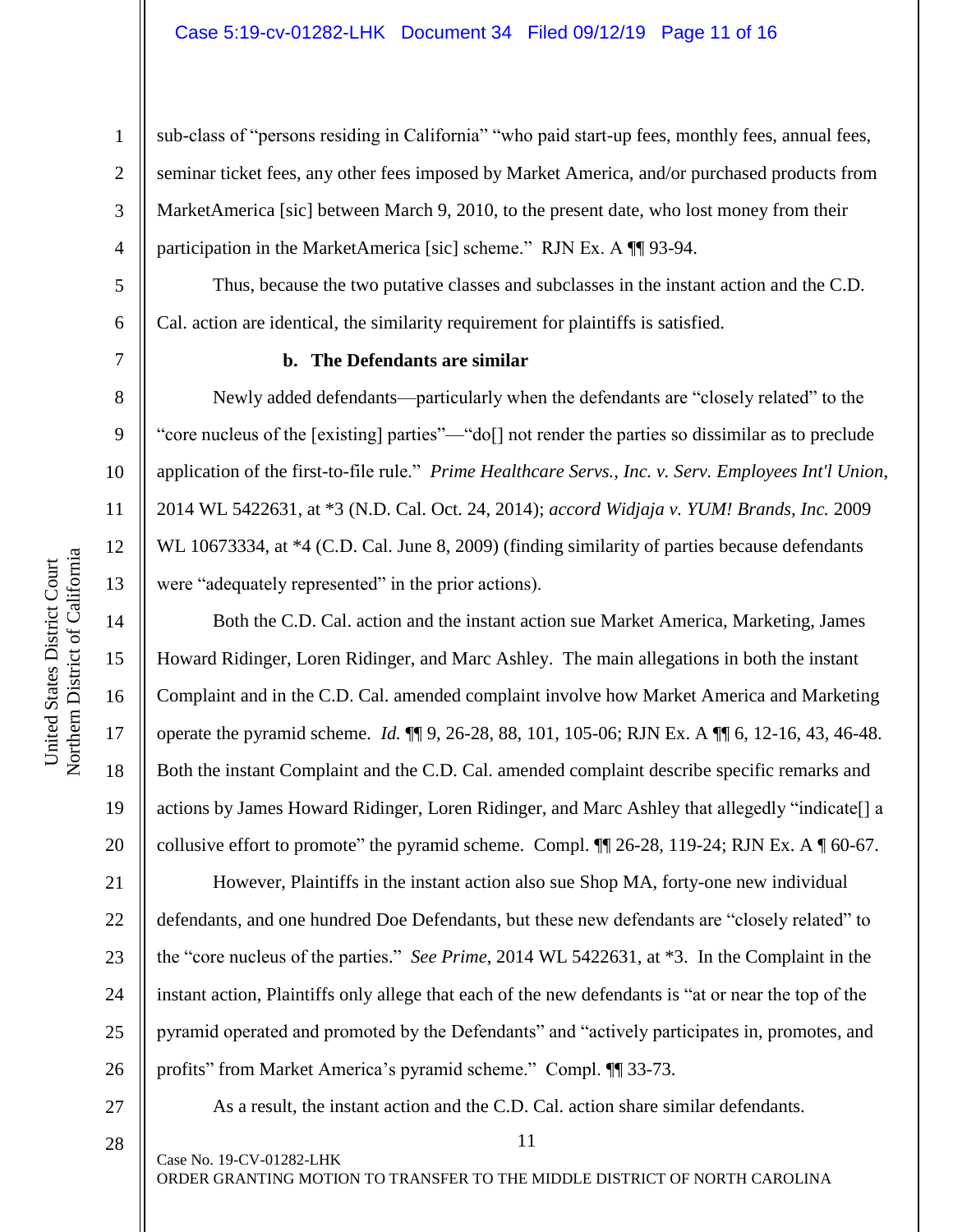#### **3. Similarity of the Issues**

The similarity-of-issues factor only requires that the issues in the two actions are substantially similar rather than identical. *Wallerstein*, 967 F. Supp. 2d at 1296 ("Courts have held that the issues in the two actions must be *substantially similar*, rather than identical."); *Schwartz v. Frito-Lay N. Am.*, 2012 WL 8147135, at \*3 (N.D. Cal. Sept. 12, 2012) ("The issues need not be precisely identical for the first-to-file rule to apply; the rule can apply even if the later-filed action brings additional claims."); *Intersearch*, 544 F. Supp. 2d at 959 ("[A]s defendant correctly notes, the 'first-to-file' rule is satisfied by a *sufficient* similarity of issues.").

The "core issue" in the instant action and the C.D. Cal. action is identical. *See Wallerstein*, 967 F. Supp. 2d at 1297. In both actions, plaintiffs allege that Market America and Marketing operate an illegal pyramid scheme targeting Chinese-American immigrants. Compl. ¶¶ 3, 7; RJN Ex. A ¶ 3. In both actions, plaintiffs claim that Market America and Marketing make money only through distributors recruiting other participants into the pyramid and sales to those distributors, rather than sales to people outside the pyramid who intend to use the products. Compl.  $\P$  7, 9, 101, 105-06; RJN Ex. A ¶¶ 6, 43, 46-48. In both actions, plaintiffs allege that Market America, Marketing, and those involved in the conspiracy are liable for "unfair, unlawful and fraudulent business practice[s]." Compl. ¶¶ 127-29; RJN Ex. A ¶¶ 68-70.

Furthermore, both actions are proceeding as putative class actions and share six common causes of action: claims for an endless chain scheme, claims for unfair and deceptive practices, claims for false advertising, claims for RICO violations pursuant to 18 U.S.C. § 1962(a); claims for RICO violations pursuant to 18 U.S.C. § 1962(c), and claims for RICO violations pursuant to 18 U.S.C. § 1962(d). Compl ¶¶ 171-265; RJN Ex. A ¶¶ 97-185. The C.D. Cal. action has two additional causes of action not present in the instant action—a claim for a judgment declaring the parties' arbitration provision unenforceable and a claim for federal securities fraud. *See* RJN Ex. A ¶¶ 107-11, 186-97. The instant action has one cause of action not present in the C.D. Cal. action—a claim under the California Seller Assisted Marketing Plan Act. *See* Compl. ¶¶ 266-77. However, as noted previously, "[t]he issues need not be precisely identical for the first-to-file rule

1

2

3

4

5

6

7

8

9

10

11

12

13

14

15

16

17

18

19

20

21

22

23

24

25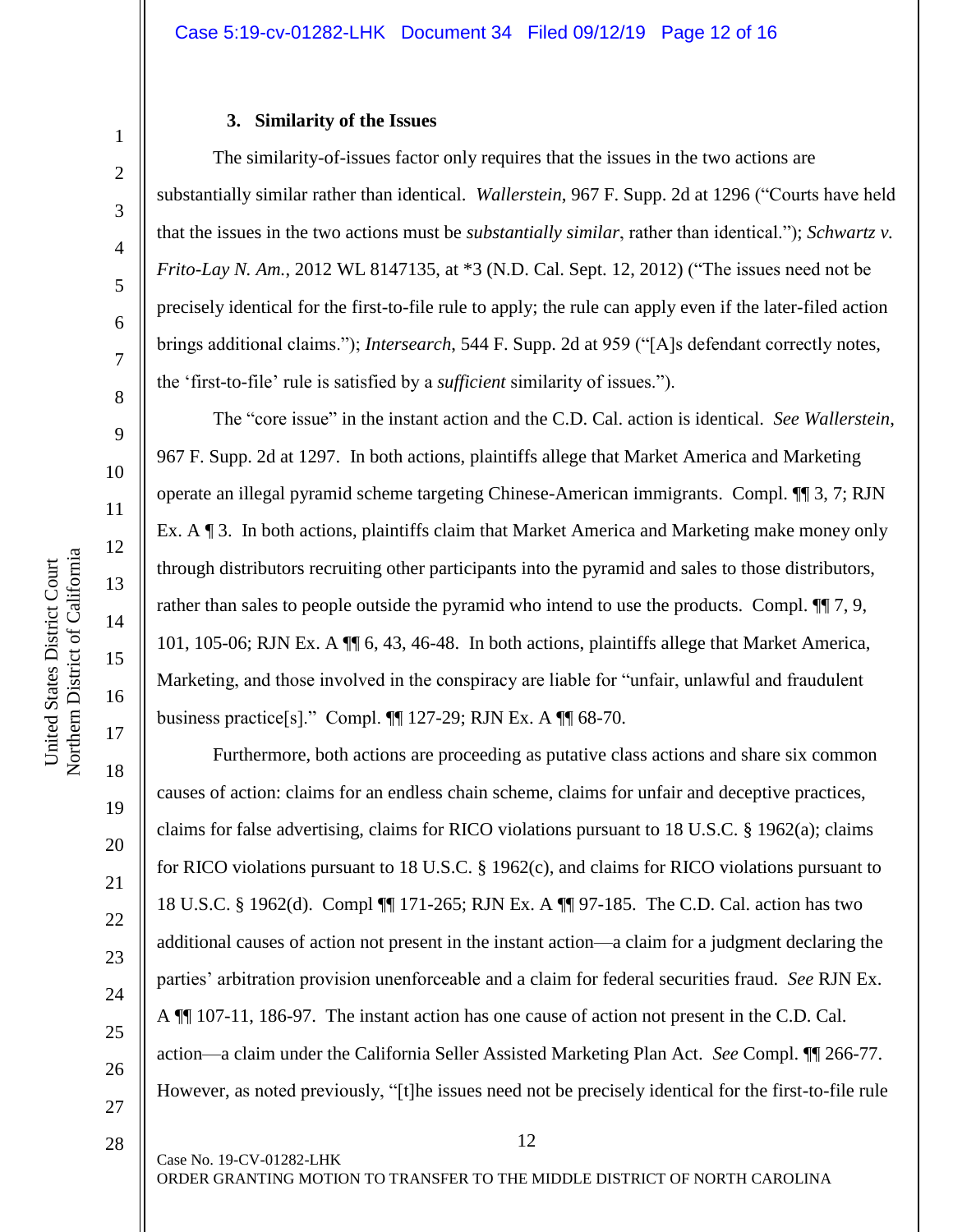to apply; the rule can apply even if the later-filed action brings additional claims." *Schwartz*, 2012 WL 8147135, at  $*3$ . Indeed, because the "thrust of the lawsuits is identical," the similarity-ofissues factor is met here. *Wallerstein*, 967 F. Supp. 2d at 1297.

1

2

3

4

5

6

7

8

9

10

11

12

13

14

15

16

17

18

19

20

21

## **4. Equitable Considerations**

Finally, the first-to-file rule is discretionary and a "court may still decide to dispense with the rule for equitable reasons." *Guthy-Renker Fitness, L.L.C. v. Icon Health & Fitness, Inc.*, 169 F.R.D. 264, 270 (C.D. Cal. 1998); *see also Alltrade*, 946 F.2d at 628. These reasons include bad faith, anticipatory suit, and forum shopping, as well as efficiency considerations and the balance of convenience. *See Guthy-Renker*, 169 F.R.D. at 270. However, the first-to-file rule "should not be disregarded lightly," *Alltrade*, 946 F.2d at 625 (quotation omitted), and courts should also consider how equitable considerations—such as "promoting judicial efficiency and avoiding the possibility of conflicting judgments"—weigh in favor of applying the rule, *see Wallerstein*, 967 F. Supp. 2d at 1297.

Plaintiffs' sole argument against application of the first-to-file rule relies on "the interests of equity." Opp. at 4. Plaintiffs contend that *Dubee v. P.F. Chang's China Bistro, Inc.*, 2010 WL 3323808 (N.D. Cal. Aug. 23, 2010), prohibits dismissal or transfer under the first-to-file rule. *Id*. at 4. In *Dubee*, the court found the first-to-file rule did not apply because the plaintiff in the firstfiled action never pursued class certification such that the lawsuit proceeded as an individual action. *Dubee*, 2010 WL 3323808, at \*1-2. The second-filed action, however, was proceeding as a putative class action such that transferring the case under the first-to-file rule was unwarranted. *Id.* at \*2.

22 23 24 25 26 27 *Dubee* does not apply to this case. Here, the court in the M.D.N.C. action determined that the arbitrator should decide in the first instance whether the dispute could proceed on a class-wide basis. *See* RJN Ex. G at 24. The court in the M.D.N.C. action did not rule that the M.D.N.C. action could only proceed on an individual basis, and Plaintiffs have not disclaimed their intention to pursue class certification in the arbitration. Additionally, as far as the Court is aware, a putative class may still be certified by the arbitrator in North Carolina.

28

Case No. 19-CV-01282-LHK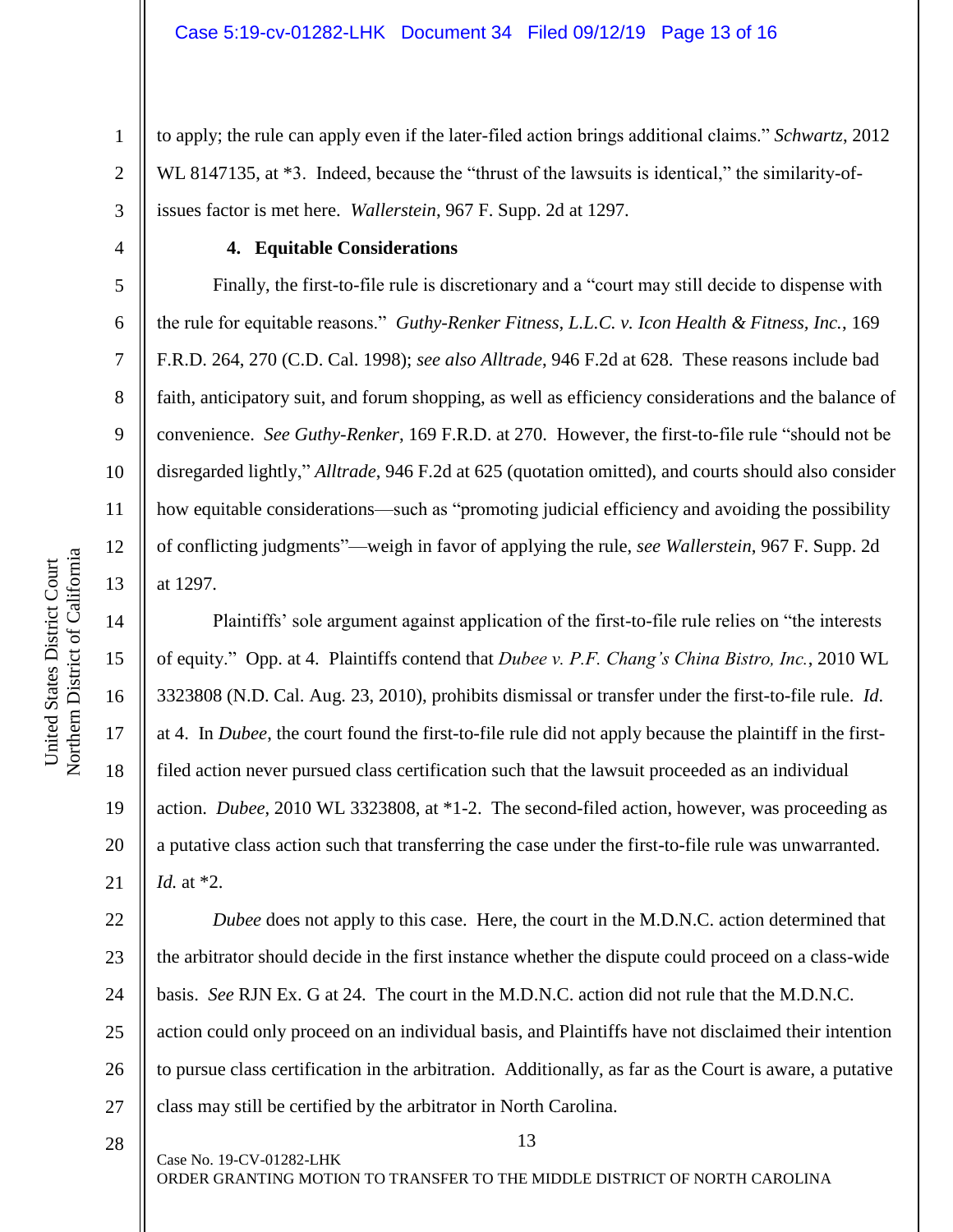1

2

3

4

5

8

9

11

13

14

15

United States District Court

United States District Court

17

18

19

21

23

6 7 10 12 In terms of other equitable considerations, the fact that the M.D.N.C. action is currently stayed weighs against application of the first-to-file rule. *See Brice v. Plain Green, LLC*, 372 F. Supp. 3d 955, 976 (N.D. Cal. 2019) (holding that a stay in the earlier-filed case weighs against applying the first-to-file rule). But a stay in a first-filed case is not an inexorable command against applying the first-to-file rule. *See Nationwide Mut. Ins. Co. v. Universal Fid. Corp.*, 2002 WL 31409850, at \*2, 7 (S.D. Ohio July 15, 2002) (dismissing later case under the first-to-file rule even though the earlier-filed case was stayed four months earlier following an order compelling arbitration); *accord* Second RJN Ex. 1 (court in the C.D. Cal. action transferred the case under 28 U.S.C. § 1404(a) to the Middle District of North Carolina more than a month after the court in the M.D.N.C. action compelled arbitration and stayed the case). The first-to-file rule is above all grounded in judicial discretion. *Alltrade*, 946 F.2d at 628 ("The most basic aspect of the first-tofile rule is that it is discretionary.").

16 20 22 The Court exercises that discretion to transfer the instant action to the Middle District of North Carolina. Transfer here will particularly "serve the purpose of the first-to-file rule in promoting judicial efficiency and avoiding the possibility of conflicting judgments." *See Wallerstein*, 967 F. Supp. 2d at 1297. Both actions allege identical putative classes and subclasses, and the underlying facts giving rise to the claims are also the same such that transferring the action will minimize duplicative rulings and promote judicial efficiency. Additionally, the court in the M.D.N.C. action has already rejected many, if not all, of the arguments against arbitration that Plaintiff raised in its opposition to the instant motion. *See* RJN Exs. F, G. Transferring the instant action to the Middle District of North Carolina and allowing the court there to rule on any remaining issues related to arbitration would avoid the possibility of conflicting judgments.

24 25 26 27 Furthermore, the Court notes that Plaintiffs appear to have filed the instant action as an anticipatory suit to forum shop. *Alltrade*, 946 F.2d at 628 ("Anticipatory suits are disfavored because they are aspects of forum-shopping." (quotation omitted)). Plaintiffs filed the instant action on March 8, 2019, twenty-one months after some of the same plaintiffs filed the C.D. Cal.

28

Case No. 19-CV-01282-LHK

ORDER GRANTING MOTION TO TRANSFER TO THE MIDDLE DISTRICT OF NORTH CAROLINA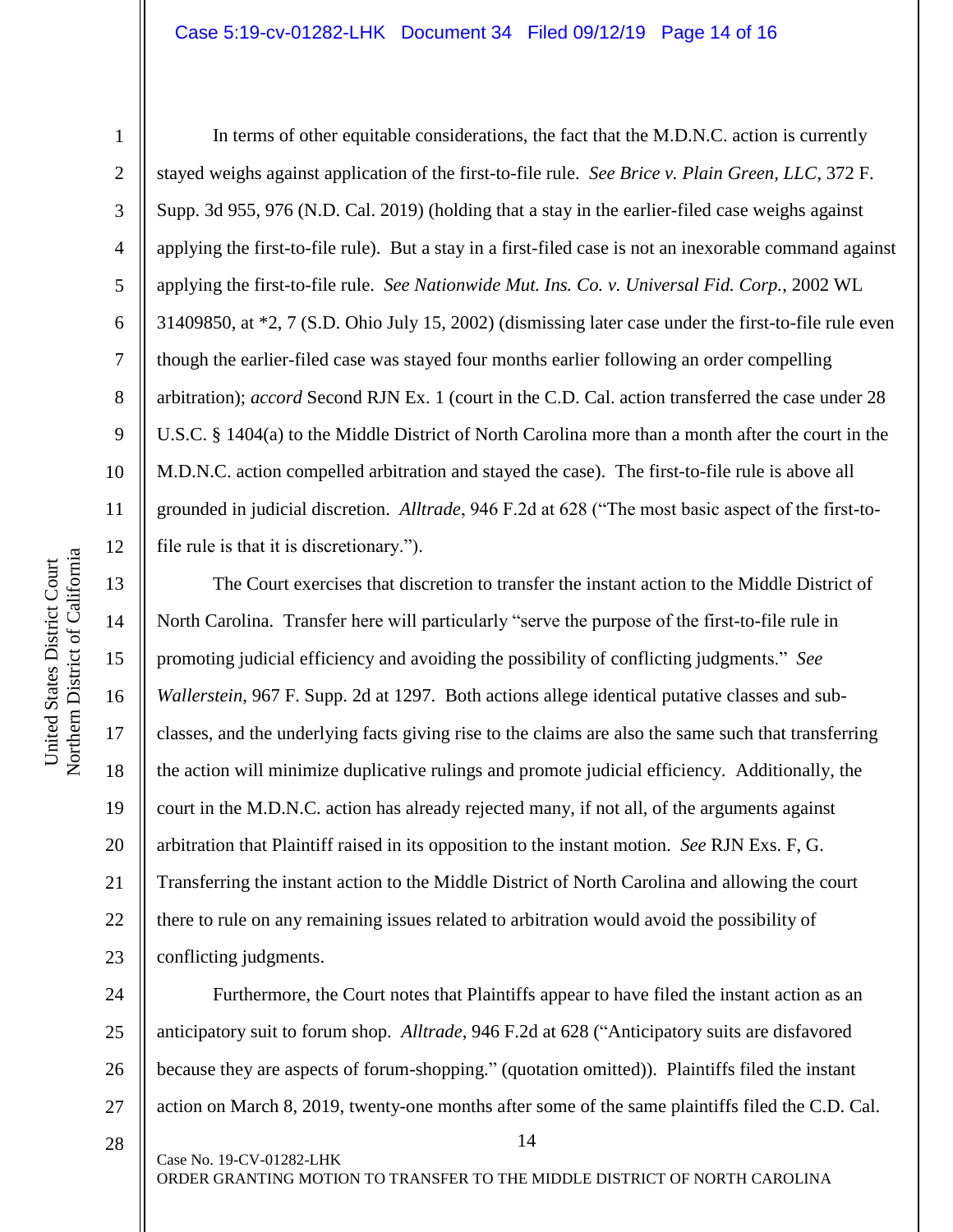action. By March 8, 2019, the court in the M.D.N.C. action had already denied Yang, Lan, and Liu's motion to dismiss or transfer to the Central District of California, *see* RJN Ex. F (denying motion to dismiss or transfer on July 12, 2018), and would shortly thereafter compel arbitration, *see* RJN Ex. G (granting petition for arbitration on April 10, 2019). Plaintiff's opposition to the instant motion urges the Court to issue an order the conflicts with the M.D.N.C. court order compelling arbitration.

Typically, bad faith, anticipatory suit, and forum shopping are equitable considerations justifying the non-application of the first-to-file rule. *See Microchip*, 2011 WL 2669627, at \*3 ("The first-to-file rule, however, is not inflexible, as the Ninth Circuit has recognized limited exceptions under various circumstances such as bad faith, anticipatory suit, and forum shopping."). Here, however, they weigh in favor of applying the first-to-file rule. The timing of Plaintiffs' Complaint in the instant action suggests the instant action is an anticipatory suit filed for forum-shopping reasons. Therefore, equitable considerations militate in favor of applying the first-to-file rule and transferring the instant action to the Middle District of North Carolina.

The only remaining issue is which parties are covered by this order. As noted previously, this motion is brought on behalf of only twenty-one of the forty-seven named defendants. Granting the motion to transfer as to only Moving Defendants would functionally result in severance of those parties. "The Court may *sua sponte* determine whether it would be appropriate to sever . . . claims for the purposes of transfer." *Ahmed v. T.J. Maxx Corp.*, 777 F. Supp. 2d 445, 450 (E.D.N.Y. 2011); *see also Wyndham Assocs. v. Bintliff*, 398 F.2d 614, 618 (2d Cir. 1968) (holding that in cases "where the administration of justice would be materially advanced by severance and transfer," a court may sever the claims for the purpose of permitting transfer); *Joseph v. Signal Int'l L.L.C.*, 2014 WL 12721391, at \*3 (E.D. Tex. Dec. 8, 2014) (severing crossclaims *sua sponte* and transferring them to the Eastern District of Louisiana).

25 26 27 Granting the motion to transfer as to only Moving Defendants, however, would keep the instant action as a parallel proceeding to any action in the Middle District of North Carolina and therefore diminish judicial economy and increase the possibility of conflicting judgments. At least

15

28

Case No. 19-CV-01282-LHK

ORDER GRANTING MOTION TO TRANSFER TO THE MIDDLE DISTRICT OF NORTH CAROLINA

1

2

3

4

5

6

7

8

9

10

11

12

13

14

15

16

17

18

19

20

21

22

23